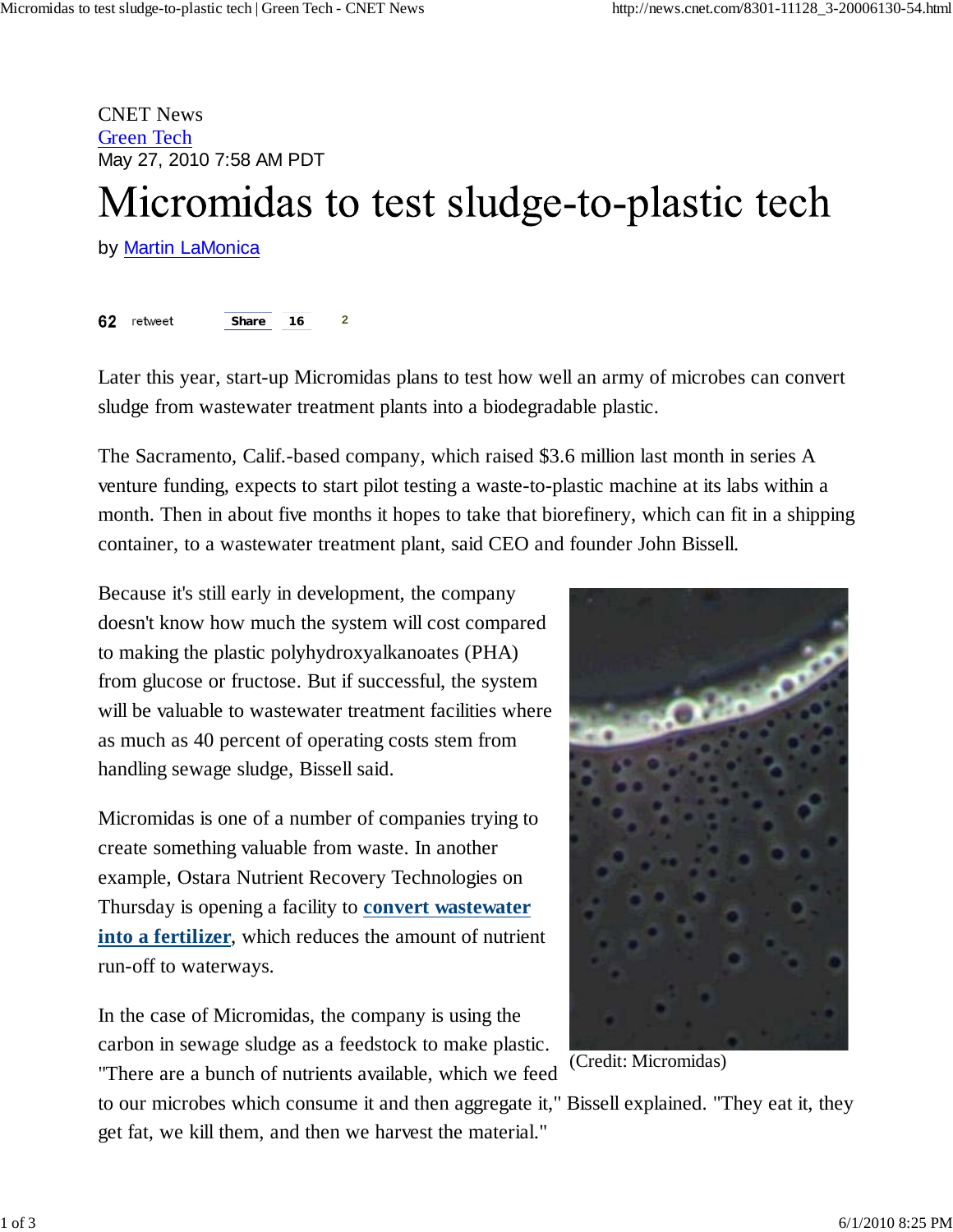Rather than genetically engineering one "superbug," the company uses a combination of microbes to essentially eat and digest portions of the sludge, Bissell said. The population can be adjusted for different facilities, which vary significantly, he said.

Micromidas is taking advantage of Autodesk's Clean Tech Partner program, in which the design and engineering software company makes its products available for free to qualifying clean-tech start-ups.

Using **simulation software Algor**, Micromidas' chemical engineers can "digitally experiment" with how different processes will work with a different population of microbes, Bissell said.



Martin LaMonica is a senior writer for CNET's Green Tech blog. He started at CNET News in 2002, covering IT and Web development. Before that, he was executive editor at IT publication InfoWorld. E-mail Martin.

## **Echo 9 Items** Admin



#### **Green IT Brazil**

Today, 8:36:17 AM – Flag via Twitter via Twitter via Twitter via Twitter via Twitter via Twitter via Twitter Transformando lama das estações de tratamento de esgoto em um plástico biodegradável...



#### **isabel carmacio**

Today, 8:36:33 AM – Flag via Twitter via Twitter via Twitter via Twitter via Twitter via Twitter via Twitter RT @greenitbrazil: Transformando lama das estações de tratamento de esgoto em um plástico biodegradável...



#### **Victor Acioly**

Today, 8:36:49 AM – Flag via Twitter via Twitter via Twitter via Twitter via Twitter ♺ @greenitbrazil: Transformando lama das estações de tratamento de esgoto em um plástico biodegradável...



#### **Fabiano Duarte**

Today, 1:51:54 PM – Flag via Twitter via Twitter via Twitter via Twitter via Twitter RT @greenitbrazil: Transformando lama das estações de tratamento de esgoto em um plástico biodegradável...



#### **Aaron Atcheson**

4 days ago, 1:12:05 PM – Flag via Twitter via Twitter via Twitter via Twitter via Twitter Productive use for wastewater treatment sludge?



# **yackyack.com**

5 days ago, 10:35:54 AM – Flag via Twitter New blog entry: Micromidas to test sludge-to-plastic tech



#### **BSantos**

5 days ago, 9:41:38 AM – Flag via Twitter and the United States of the United States of the United States of the United States of the United States of the United States of the United States of the United States of the Unit RT @cnet Micromidas to test sludge-to-plastic tech | Green Tech - CNET News